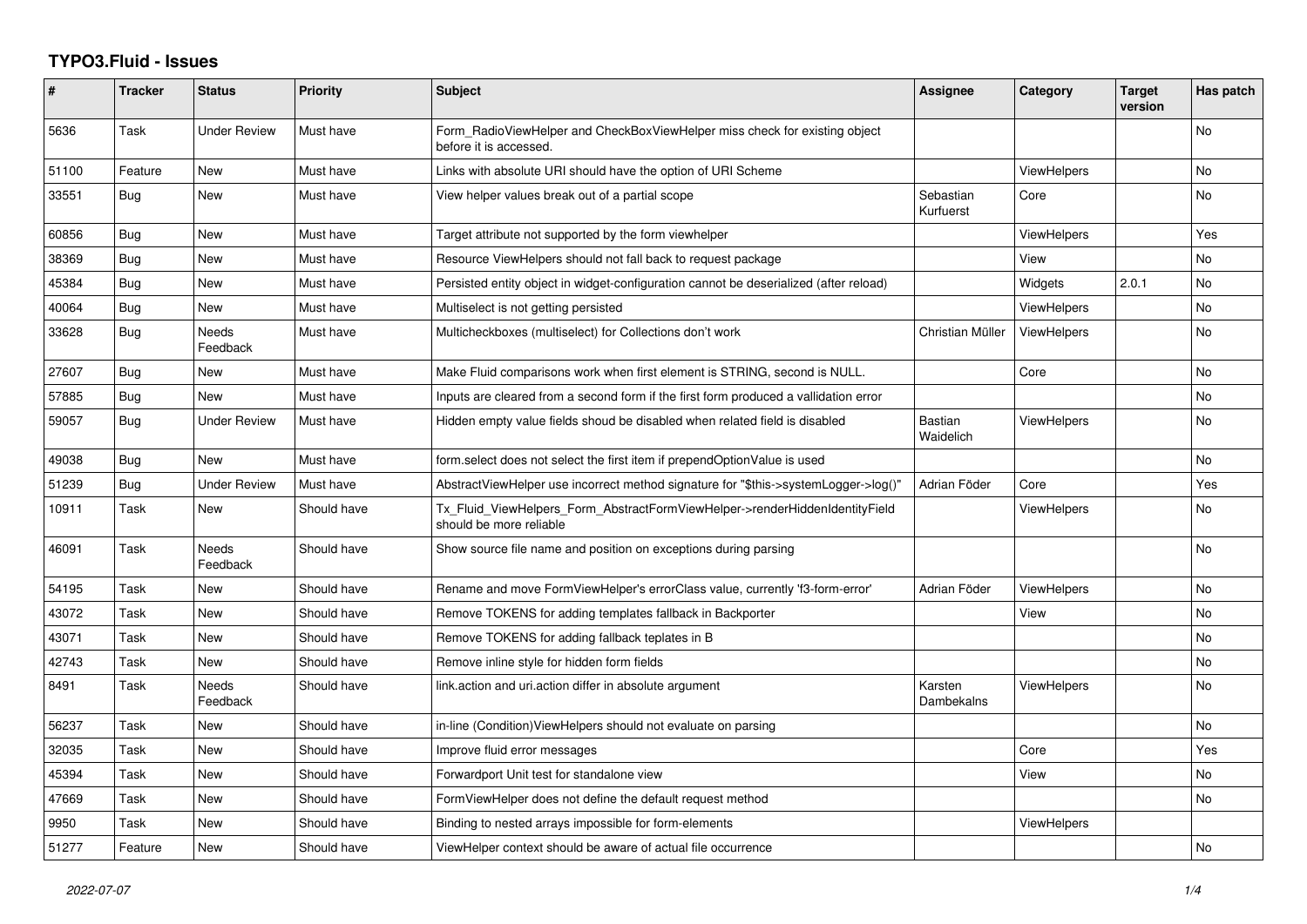| #     | <b>Tracker</b> | <b>Status</b>       | <b>Priority</b> | Subject                                                                                       | <b>Assignee</b>        | Category    | <b>Target</b><br>version | Has patch |
|-------|----------------|---------------------|-----------------|-----------------------------------------------------------------------------------------------|------------------------|-------------|--------------------------|-----------|
| 9514  | Feature        | New                 | Should have     | Support explicit Array Arguments for ViewHelpers                                              |                        |             |                          |           |
| 49756 | Feature        | Under Review        | Should have     | Select values by array key in checkbox viewhelper                                             |                        |             |                          | No        |
| 33215 | Feature        | New                 | Should have     | RFC: Dynamic values in ObjectAccess paths                                                     |                        |             |                          | No        |
| 39936 | Feature        | <b>New</b>          | Should have     | registerTagAttribute should handle default values                                             |                        | ViewHelpers |                          | No        |
| 60271 | Feature        | New                 | Should have     | Paginate viewhelper, should also support arrays                                               |                        |             |                          | No        |
| 5933  | Feature        | Accepted            | Should have     | Optional section rendering                                                                    | Sebastian<br>Kurfuerst | ViewHelpers |                          | No        |
| 42397 | Feature        | <b>New</b>          | Should have     | Missing viewhelper for general links                                                          |                        |             |                          | No        |
| 33394 | Feature        | Needs<br>Feedback   | Should have     | Logical expression parser for BooleanNode                                                     | <b>Tobias Liebig</b>   | Core        |                          | No        |
| 37095 | Feature        | New                 | Should have     | It should be possible to set a different template on a Fluid TemplateView inside an<br>action | Christopher<br>Hlubek  |             |                          | No        |
| 4704  | Feature        | New                 | Should have     | Improve parsing exception messages                                                            |                        | Core        |                          |           |
| 31955 | Feature        | New                 | Should have     | f:uri.widget                                                                                  |                        | Widgets     |                          | No        |
| 45153 | Feature        | New                 | Should have     | f:be.menus.actionMenuItem - Detection of the current select option is insufficient            |                        |             |                          | No        |
| 45345 | Feature        | Needs<br>Feedback   | Should have     | Easy to use comments for fluid that won't show in output                                      |                        |             |                          |           |
| 52640 | Feature        | <b>Under Review</b> | Should have     | Create an UnlessViewHelper as opposite to the IfViewHelper                                    | Marc Neuhaus           |             |                          | No        |
| 38130 | Feature        | New                 | Should have     | Checkboxes and multiple select fields should have an assignable default value                 |                        |             |                          | No        |
| 3291  | Feature        | Needs<br>Feedback   | Should have     | Cacheable viewhelpers                                                                         |                        |             |                          | No        |
| 46545 | Feature        | New                 | Should have     | Better support for arrays in options of SelectViewHelper                                      |                        |             |                          | No        |
| 36410 | Feature        | New                 | Should have     | Allow templates to send arguments back to layout                                              |                        | ViewHelpers |                          | No        |
| 43346 | Feature        | <b>Under Review</b> | Should have     | Allow property mapping configuration via template                                             | Karsten<br>Dambekalns  | ViewHelpers | 2.1                      | No        |
| 40081 | Feature        | New                 | Should have     | Allow assigned variables as keys in arrays                                                    |                        |             |                          | No        |
| 60003 | Feature        | New                 | Should have     | Add required-Attribute to f:form.password                                                     |                        | ViewHelpers |                          | No        |
| 46257 | Feature        | <b>Under Review</b> | Should have     | Add escape sequence support for Fluid                                                         |                        | Core        |                          | No        |
| 50888 | Bug            | <b>Under Review</b> | Should have     | WSOD by changing name of section and if Fluid caches are generated                            |                        |             |                          | No        |
| 52419 | <b>Bug</b>     | New                 | Should have     | Wrong PHPDocs notation for default value inline f:translate viewhelper                        |                        |             | 2.0                      | No        |
| 47006 | <b>Bug</b>     | <b>Under Review</b> | Should have     | widget identifier are not unique                                                              |                        |             |                          | No        |
| 3481  | Bug            | New                 | Should have     | Use ViewHelperVariableContainer in PostParseFacet                                             |                        | Core        |                          | No        |
| 52591 | <b>Bug</b>     | New                 | Should have     | The Pagination Widget broken for joined objects                                               |                        |             |                          | No        |
| 44234 | <b>Bug</b>     | <b>Under Review</b> | Should have     | selectViewHelper's sorting does not respect locale collation                                  |                        | ViewHelpers | 2.1                      | No        |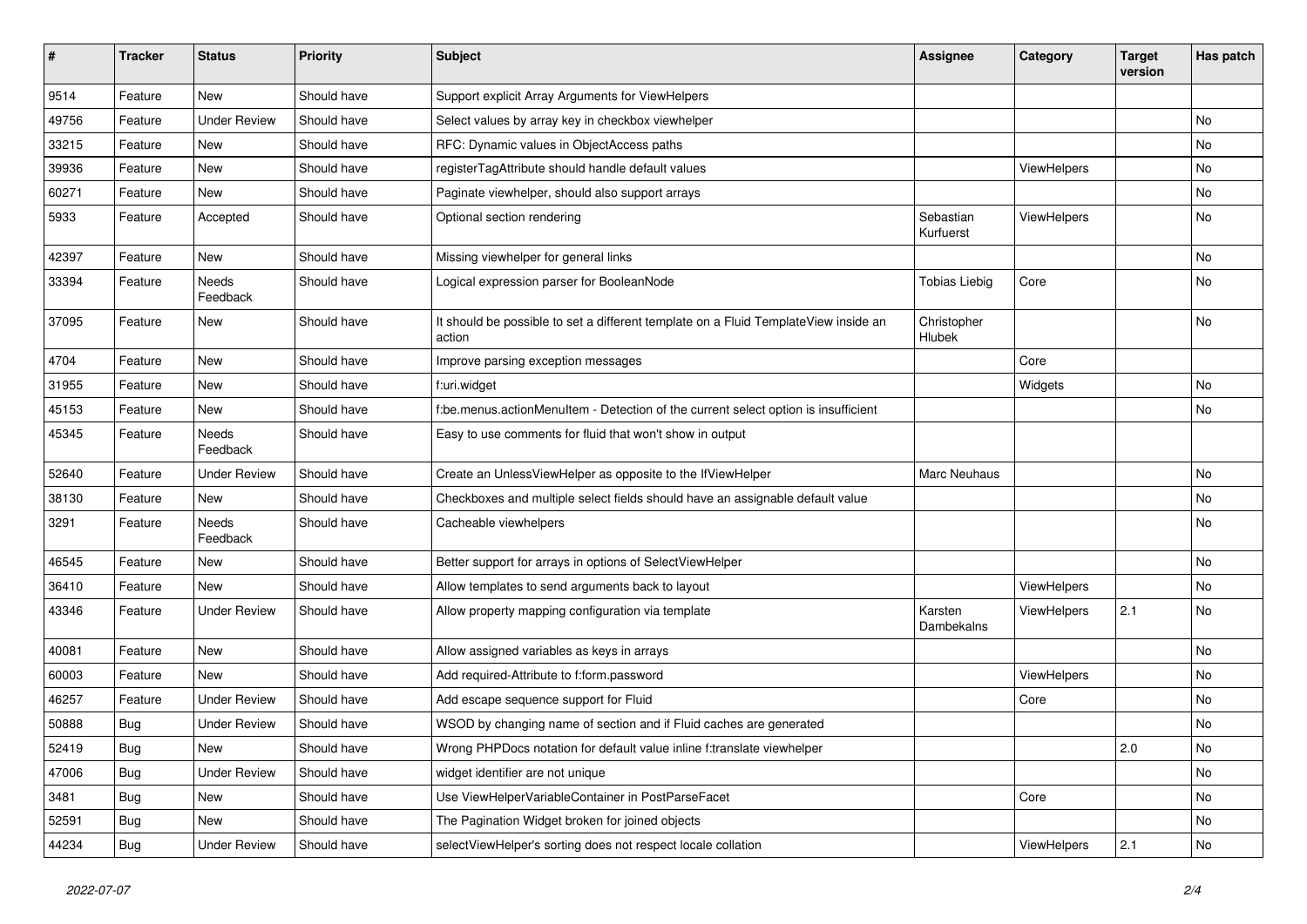| #     | <b>Tracker</b> | <b>Status</b>            | <b>Priority</b> | <b>Subject</b>                                                                                              | Assignee                    | Category           | <b>Target</b><br>version | Has patch |
|-------|----------------|--------------------------|-----------------|-------------------------------------------------------------------------------------------------------------|-----------------------------|--------------------|--------------------------|-----------|
| 65424 | Bug            | <b>Under Review</b>      | Should have     | SelectViewHelper must respect option(Value Label)Field for arrays                                           |                             | ViewHelpers        |                          | <b>No</b> |
| 39990 | Bug            | <b>New</b>               | Should have     | Same form twice in one template: hidden fields for empty values are only rendered<br>once                   |                             | Core               |                          | No        |
| 34682 | Bug            | <b>Under Review</b>      | Should have     | Radio Button missing checked on validation error                                                            |                             | <b>ViewHelpers</b> |                          | No        |
| 36655 | Bug            | New                      | Should have     | <b>Pagination Links</b>                                                                                     |                             | Widgets            |                          | No        |
| 53806 | Bug            | <b>Under Review</b>      | Should have     | Paginate widget maximumNumberOfLinks rendering wrong number of links                                        | <b>Bastian</b><br>Waidelich | Widgets            |                          | No        |
| 40998 | <b>Bug</b>     | <b>Under Review</b>      | Should have     | Missing parent request namespaces in form field name prefix                                                 | Sebastian<br>Kurfuerst      | ViewHelpers        | 1.1.1                    | No.       |
| 28549 | Bug            | <b>New</b>               | Should have     | make widgets cacheable, i.e. not implement childnodeaccess interface                                        |                             |                    |                          | <b>No</b> |
| 55008 | Bug            | <b>Under Review</b>      | Should have     | Interceptors should be used in Partials                                                                     | Christian Müller            |                    |                          | No        |
| 28553 | Bug            | New                      | Should have     | improve XHProf test setup                                                                                   |                             |                    |                          | No        |
| 58862 | Bug            | Needs<br>Feedback        | Should have     | FormViewHelper doesn't accept NULL as value for \$arguments                                                 | Bastian<br>Waidelich        | ViewHelpers        |                          | Yes       |
| 58983 | <b>Bug</b>     | <b>New</b>               | Should have     | format.date does not respect linebreaks and throws exception                                                |                             |                    |                          | <b>No</b> |
| 8648  | Bug            | <b>New</b>               | Should have     | format.crop ViewHelper should support all features of the crop stdWrap function                             |                             | ViewHelpers        |                          | <b>No</b> |
| 37619 | Bug            | <b>New</b>               | Should have     | Fatal Error when using variable in name attribute of Section ViewHelper                                     |                             | ViewHelpers        |                          | No        |
| 58921 | <b>Bug</b>     | <b>New</b>               | Should have     | f:form.* VHs crash if NOT inside f:form but followed by f:form                                              |                             |                    |                          | No.       |
| 49600 | <b>Bug</b>     | <b>New</b>               | Should have     | f:form tag shown as a HTML on frontend                                                                      |                             | <b>ViewHelpers</b> |                          | No        |
| 52536 | Bug            | <b>Under Review</b>      | Should have     | Errorclass not set if no property-attribute set                                                             |                             |                    |                          |           |
| 13045 | <b>Bug</b>     | <b>New</b>               | Should have     | Entity decode of strings are different between if-conditions and output of variable                         |                             |                    |                          |           |
| 46289 | Bug            | <b>Needs</b><br>Feedback | Should have     | Enable Escaping Interceptor in XML request format                                                           |                             | View               | 2.0.1                    | <b>No</b> |
| 54284 | <b>Bug</b>     | New                      | Should have     | Default Option for Switch/Case VH                                                                           |                             | <b>ViewHelpers</b> |                          | No        |
| 30937 | Bug            | New                      | Should have     | CropViewHelper stringToTruncate can't be supplied so it can't be easily extended                            |                             | ViewHelpers        |                          | Yes       |
| 36662 | Bug            | <b>Needs</b><br>Feedback | Should have     | Checked state isn't always correct when property is collection                                              | Kevin Ulrich<br>Moschallski | <b>ViewHelpers</b> | 1.1.1                    | No        |
| 12863 | Bug            | New                      | Should have     | Attributes of a viewhelper can't contain a '-'                                                              | Sebastian<br>Kurfuerst      | Core               |                          | No        |
| 28552 | Bug            | <b>New</b>               | Should have     | (v5) write ViewHelper test for compiled run; adjust functional test to do two passes<br>(uncached & cached) |                             |                    |                          | <b>No</b> |
| 28550 | <b>Bug</b>     | New                      | Should have     | (v4) make widgets cacheable, i.e. not implement childnodeaccess interface                                   |                             |                    |                          | No        |
| 28554 | Bug            | New                      | Should have     | (v4) implement feature flag to disable caching                                                              |                             |                    |                          | No        |
| 28551 | Bug            | Accepted                 | Should have     | (v4) backport VHTest                                                                                        | Sebastian<br>Kurfuerst      |                    |                          | No        |